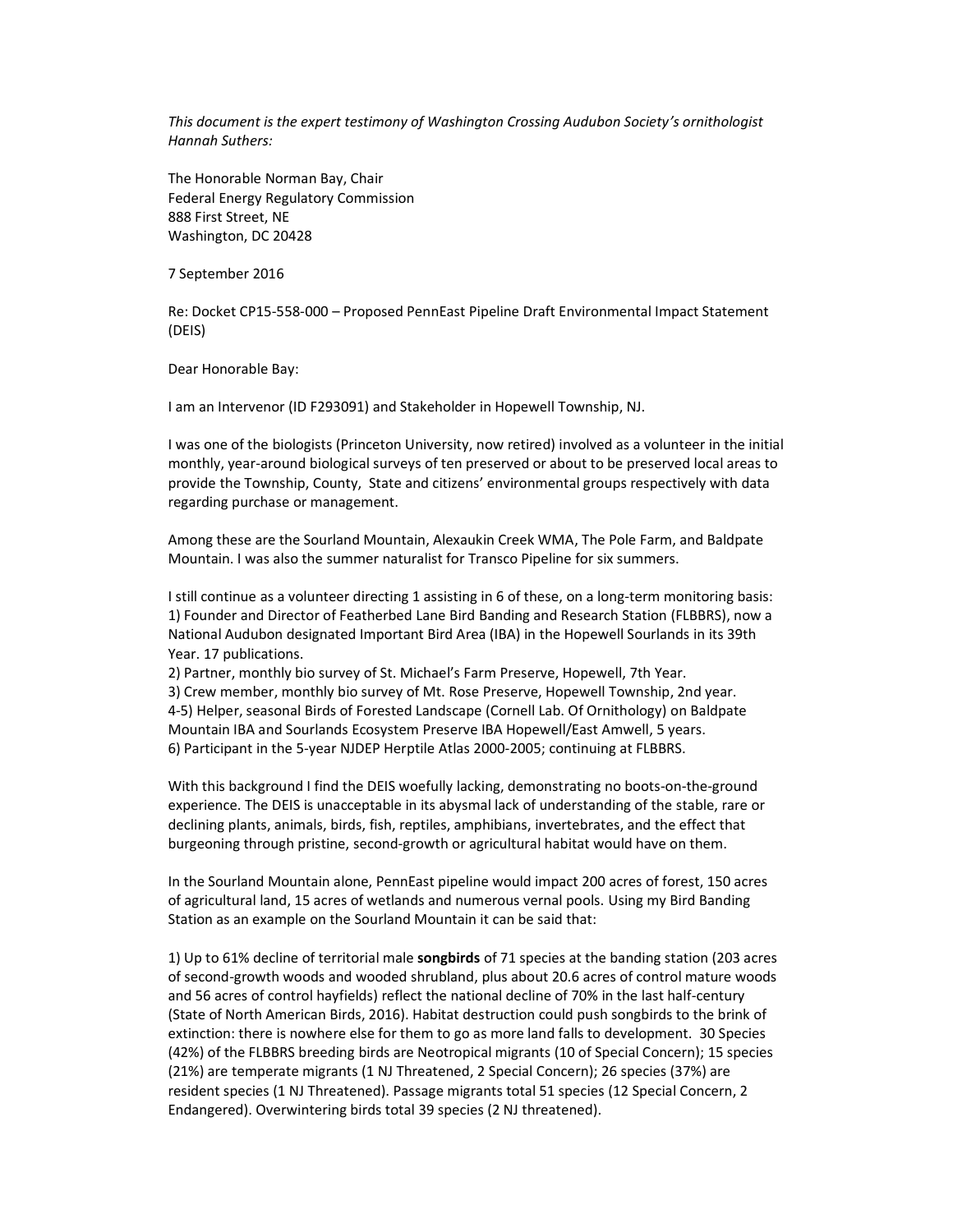2) **Reforestation** takes 100 years or more, not just the 30 years that PennEast proposes. The 20 acre cornfield at my banding station, 60 years into succession, is in mid-succession with red maples that have yet to attain full height and girth. It has no understory, a shrub layer of multiflora rose and ground cover predominately of stilt grass. Restoration/mitigation of clear-cut woods is not possible during the lifetime of the current birds, considering the many layers of vegetation involved. The birds would go locally extinct first. The rapidly declining population of songbirds cannot sustain that loss.

3) **Deer** browse the hardwood seedlings and native shrubs. Deer don't like red maple, hence it thrives, and the composition of our forests is being seriously impacted by deer browse. Deer also don't eat roses, autumn olive, stilt grass. An exclusion fence would be necessary to protect planted trees, shrubs and seasonal wildflowers.

4) **Native vegetation** is immediately preempted by invasive species following clear-cut or mowing. Does PennEast plan to hose off all equipment brought in the area to prevent introducing noxious weeds? My growing FLBBRS list of native and introduces species has 32 tree species (1 protected), 15 shrubs (1 protected), hundreds of herbs (3 protected), 8 ferns, 27 grasses, 17 sedges and rushes, 10 mosses. Wildlife on FBBRS in addition to birds depending on native vegetation include 21resident mammals and 1 transient (black bear), a large and growing list of identified invertebrates including 3 land snails (calcium for Wood Thrush eggs), 10 Arachnids, 36 butterflies (2 special concern), 15 moths, other insects (1 protected).

5) Sunlight from the ROW can penetrate woods 300 – 600 meters (983 – 1967 feet) (Wilcove 1986) inside the forest interior, creating the **edge effect**, ruining the deep woods that many Neotropical migratory birds and other wildlife need.

6) Roosts for **bats** in shagbark hickory would be lost (shagbark hickory is USFWS protected); bordering my bird banding station there are 19 hickories along 1180 feet of old field/wooded roadside edge, and 14 hickories along 885 feet of old field/forest edge. Forests can be expected to have a higher density. The Big Brown Bat is listed as Special Concern.

7) Destruction of **vernal pools**. Vernal pools are protected by the State of NJ. A two-year census of one of several pools at the bird banding station, a 0.25 acre State registered pool, yielded 800 Spotted Salamanders and 2500 Wood Frogs migrating in from as far as we tested, 590 feet away. The PennEast proposed 300 foot buffer is woefully inadequate to preserve such a population. It takes years to restore pool-bottom tiny decomposer organisms and detritus that feed tadpoles and efts. A bulldozed depression with tarp bottom doesn't mitigate the destruction. PennEast hasn't begun to record the vernal pools on the proposed route. Herbicides must not be used near wetlands and vernal pools; if not the herbicide itself, the surfactants and solvents can be deadly to fish and amphibians. FLBBRS has 14 amphibians (2 NJ Special Concern), and 9 reptiles (2 Special Concern) 4 of which need pools.

8) **Streams** would be polluted, destroying aquatic life, and drinking water of millions of people in Trenton and Princeton would be polluted. Tributaries of Beden's and Stony Brook that flow to Princeton's Carnegie Lake water supply are in FBBRS. Other tributaries go to the Delaware River.

Also a word to the wise from a career biologist with professional publications: little things such as misspellings (vegitation) and inconsistent statements of the length of the pipeline would in themselves evoke immediate rejection by an editor let alone the paucity of data.

I strongly request rejection of this DEIS. Seeing the species richness of habitats that the proposed pipeline would cross and the lack of need (except profit) I request 'no action' on your part.